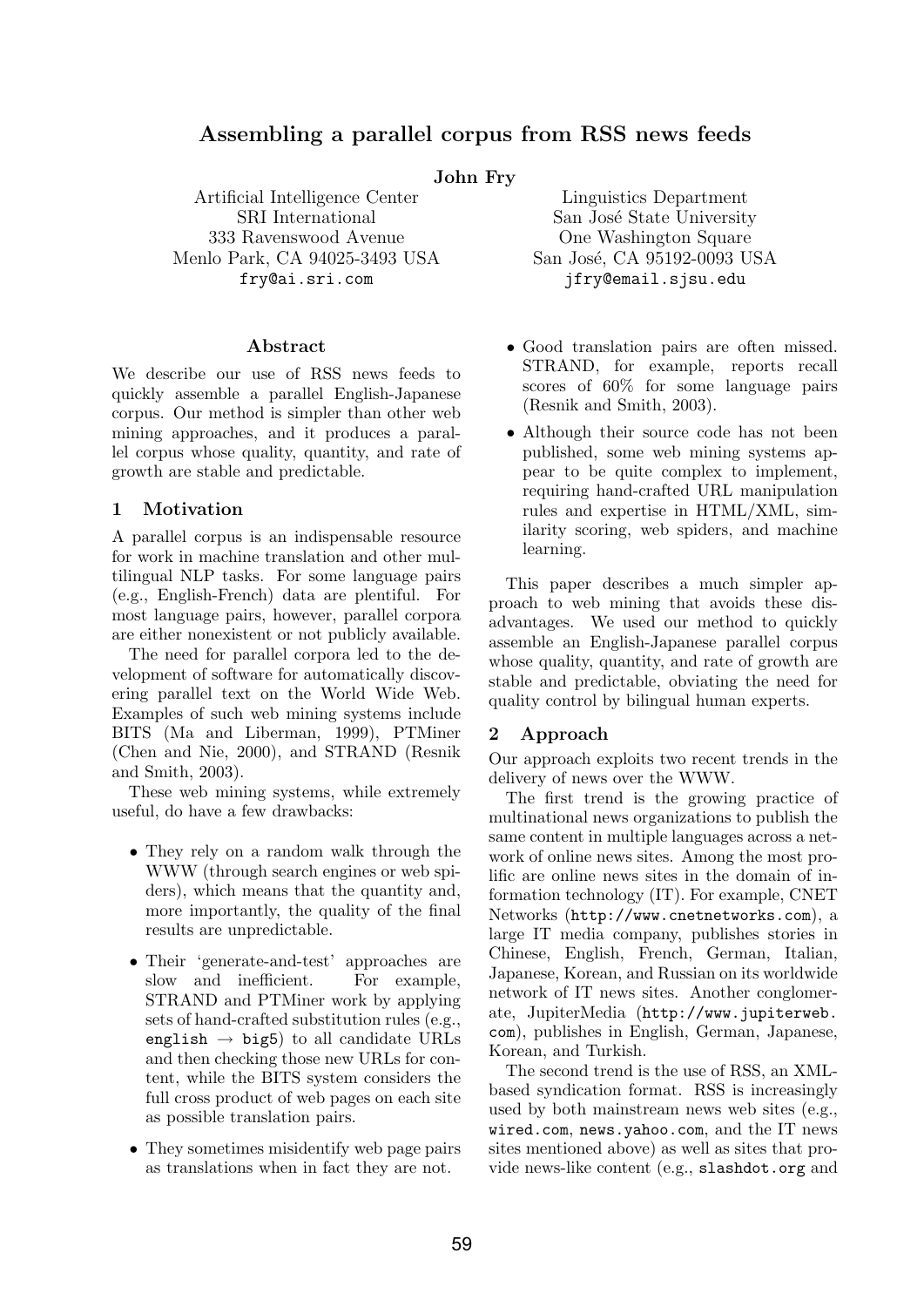Listing 1: Procmail code for creating our corpus

```
1 # .procmailrc file: extracts
2 # parallel URLs from RSS feeds
3 :0 HB
4 * ^ User - Agent : rss2email
5 | url = 'grep -o http: .*'\
6 ; wget -0 - $url \
7 | egrep \
8 '( English )| CNET Networks |
9 target=original | <I >.*N </I > </A > '\
10 | grep -o http: *\11 | sed -e 's/[ ?"].*//'\
12 | xargs -r echo -e "$url\t"\
13 >>parallel_url_list.txt
```
weblogs). RSS-aware client programs, called news aggregators, help readers keep up with such sites by displaying the latest headlines as soon as they are published. In other words, readers subscribe to the sites' RSS feeds, rather than checking the sites manually for new content.

In many cases, a story published in a target language (say Japanese) will include a link to the original story in the source language (usually English). When the target articles are published over RSS, as they increasingly are, then virtually all the ingredients of a parallel corpus are in place, with no random crawling required.

### 3 Assembling the parallel corpus

Using RSS feeds in the domain of technology news, we were able to automatically assemble an English-Japanese parallel corpus quickly with little programming effort.

The first step in assembling our corpus was to find web sites that publish Japanese-language news stories along with links to the original source articles in English. Table 1 lists the four RSS feeds we subscribed to. Instead of using a news aggregator, we subscribed to the sites in Table 1 using the open-source rss2email program (written by Aaron Swartz), which delivers news feed updates over email.

We then relied on standard UNIX tools like procmail, grep, sed, and wget to process the incoming RSS feeds as they arrived by email.

Listing 1 shows our .procmailrc configuration file that instructs procmail how to process incoming RSS feeds. First, the URL of the new Japanese story is extracted from the email (line 5), and the article is downloaded (line 6). Next, the link (if any) to the English source article is extracted from the Japanese article (lines 7-11). Finally, both the Japanese and English URLs are saved to a file (lines 12-13).

The regular expression in lines 8-9 of Listing 1 matches text that accompanies a link to the English source article. This is the only part of Listing 1 that is specific to the sites we used (Table 1) and that would need to be modified in order to adapt our method to different languages or web sites.

It should be noted that we do not record the content of the parallel news articles. Because material on the Web is subject to copyright restrictions, we cannot publish the content directly. Rather, we record the URL of each pair of Japanese and English articles, separated by a tab character. This same format, tab-separated URLs, is also used by the STRAND project for distributing their web-mined parallel corpora (Resnik and Smith, 2003). The STRAND web page (http://umiacs.umd.edu/~resnik/ strand) offers a short Perl program for extracting the actual content from the URL pairs; this program works for our English-Japanese data as well.

### 4 Results

### 4.1 A five-week RSS corpus

We processed the RSS feeds from the Japanese sources listed in Table 1 over a period of five weeks. At the end of the fifth week, we had collected 333 parallel article pairs in Japanese and English. As Figure 1 shows, the bulk of the 333 article pairs were collected from HotWired (133) and CNET (125), followed by pairs from internet.com (65) and IT Media (10).

We then manually inspected all 333 translation pairs to check for problems. One of the URLs we collected, ostensibly a link to an English-language CNET article, turned out to be a stale link. Another link, from a Japanese internet.com article, did not in fact point to an English translation. Finally, two of the HotWired translation pairs were found to be repeats (HotWired occasionally republishes popular articles from the past). We discarded the two bad pairs and the two repeats, leaving us with a final corpus of 329 unique translation pairs.

### 4.2 Supplementing the corpus by crawling the archives

A corpus of 329 parallel news articles is of course insufficient for most tasks. We therefore recursively crawled the past archives of all four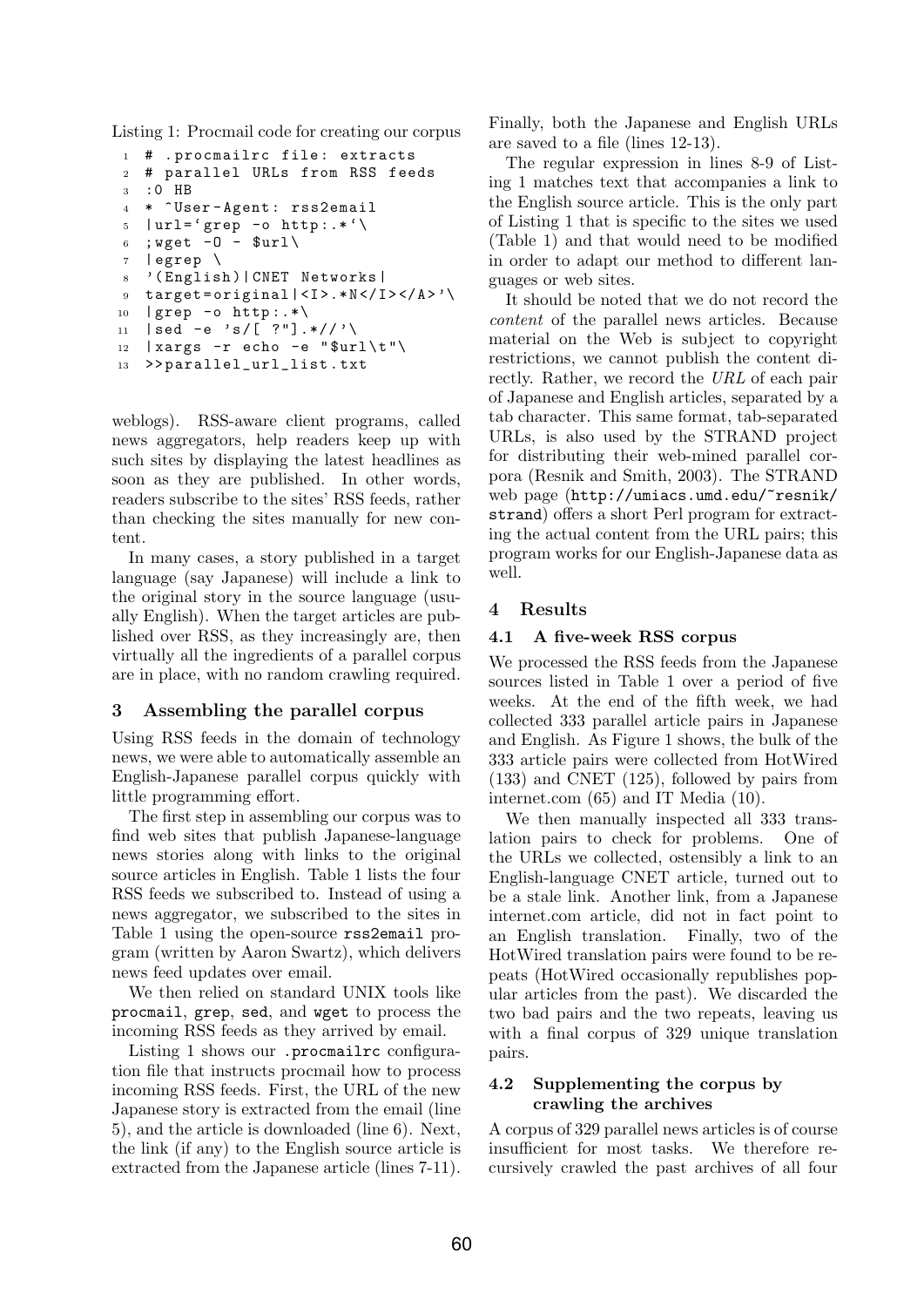| URL of main news site     | RSS feed                                    |
|---------------------------|---------------------------------------------|
| http://hotwired.goo.ne.jp | http://www.hotwired.co.jp/news/index.rdf    |
| http://japan.cnet.com     | http://japan.cnet.com/rss                   |
| http://japan.internet.com | http://bulknews.net/rss/rdf.cgi?InternetCom |
| http://www.itmedia.co.jp  | $http://bulknews.net/rss/rdf.cgi?ITmedia$   |

Table 1: RSS feeds used to construct our parallel English-Japanese corpus



Figure 1: Sources of the 333 parallel English-Japanese article pairs collected over five weeks

| 6,701  |
|--------|
| 328    |
| 8,227  |
| 2,021  |
| 17,277 |
|        |

Table 2: Total article pairs after crawling

web sites in Table 1 using wget  $-r$  to find article pairs that were posted earlier than those in our five-week experiment with RSS feeds. This crawling netted more than 15,000 additional article pairs. The total count of collected article pairs as of the time of writing (duplicates removed) is shown in Table 2.

As Table 2 shows, the bulk of the article obtained through crawling came from the HotWired and internet.com sites, both of which maintain archives stretching back several years. ITMedia, on the other hand, observes a policy of removing content after one year, and so is not a substantial source for archived material.

#### 4.3 Availability of our data

A regularly updated list of all English-Japanese article pairs we have collected so far can be downloaded from http://johnfry.org/je\_ corpus. At the time of writing, the list holds 17,277 English-Japanese article pairs (see Table 2), and is growing at a rate of approximately 70 pairs per week.

Where possible, our collected URLs point to 'printer-friendly' (as opposed to 'screenfriendly') versions of the content. Printerfriendly versions of news articles are structurally simpler, with fewer banners and advertisements cluttering the story content. In addition, printer-friendly versions typically contain the entire news article, whereas screen-friendly versions are sometimes published over several successive pages, making them more difficult to process. All the HotWired and IT Media articles in our corpus have printer-friendly versions in both English and Japanese. In the case of CNET and internet.com, the English-language articles offer printer-friendly versions, but the Japanese articles do not.

## 5 Other parallel English-Japanese corpora on the web

Our corpus of 17,277 article pairs is the largest, but not the only, parallel English-Japanese cor